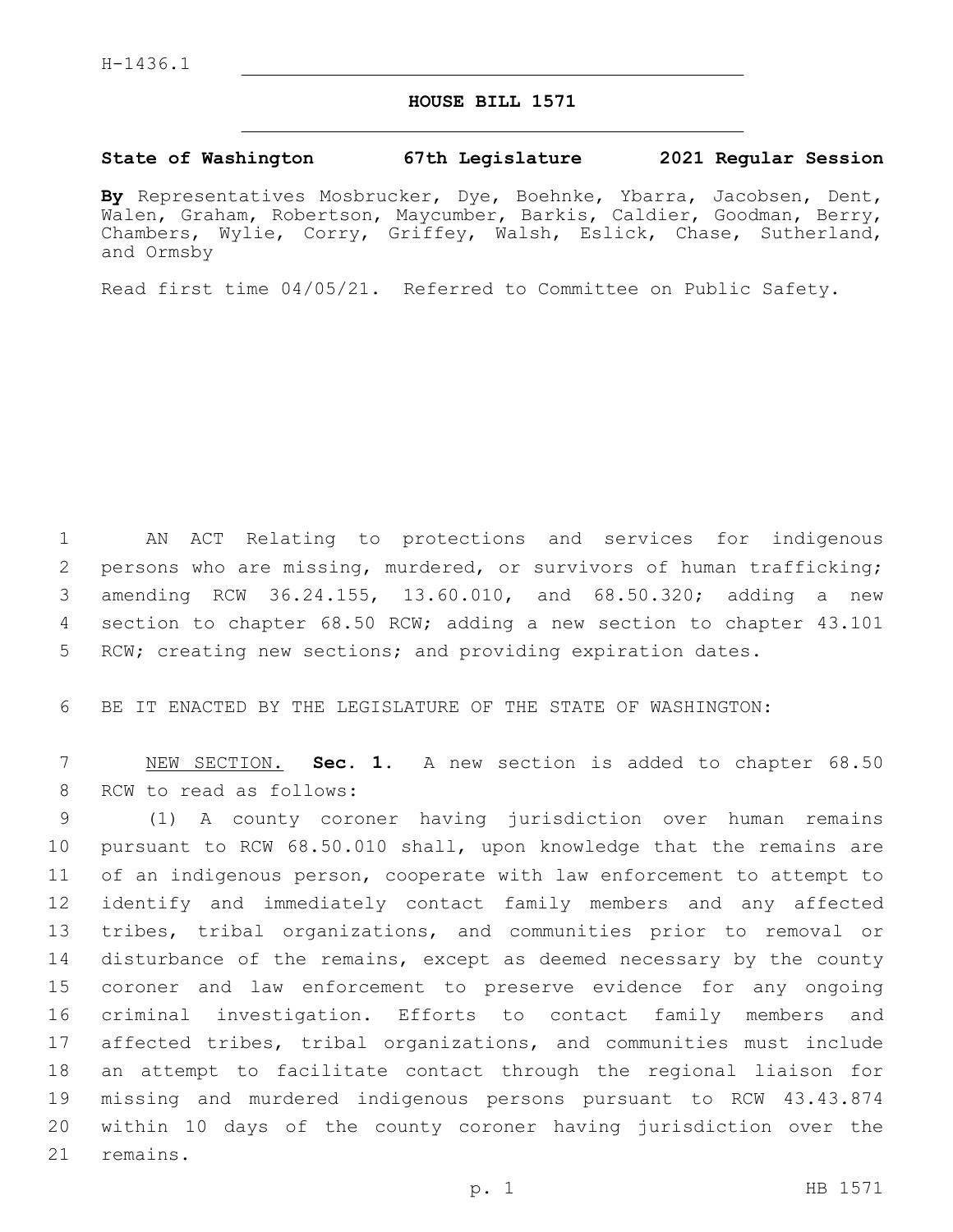(2) If contact is successfully made, the county coroner shall afford an opportunity for a family member or a representative from any affected tribes, tribal organizations, or communities to visit the remains for the purpose of conducting any spiritual practices or ceremonies to honor or recognize the indigenous person's passing. A family member or representative's activities may not interfere with or jeopardize the integrity of any ongoing criminal investigation. The county coroner and the lead investigator from the law enforcement agency of jurisdiction must provide the family member or representative with a list containing any conduct the family member or representative is prohibited from doing when interacting with the remains, including an explanation of why the conduct is prohibited. The family member or representative may not conduct any practices or ceremonies until the county coroner and the lead investigator provide 15 their authorization.

 (3) For the purposes of this section, "affected tribes" has the 17 same meaning as in RCW 68.50.645.

 (4) Nothing in this section may be construed to contradict the sovereignty or rights of any federally recognized Indian tribe whose traditional lands and territories included parts of Washington.

 NEW SECTION. **Sec. 2.** A new section is added to chapter 43.101 22 RCW to read as follows:

 The criminal justice training commission shall collaborate with the two liaisons for missing and murdered indigenous persons pursuant to RCW 43.43.874 to provide training to law enforcement officers and county coroners in tribal sovereignty, customs, culture, traditions, and spirituality, to facilitate compliance with section 1 of this 28 act.

 **Sec. 3.** RCW 36.24.155 and 2011 c 16 s 1 are each amended to read as follows:30

 (1) Whenever anyone shall die within a county without making prior plans for the disposition of his or her body and there is no other person willing to provide for the disposition of the body, the county coroner shall cause such body to be entrusted to a funeral home in the county where the body is found. Except in counties where the county coroner or medical examiner has established a preferred funeral home using a qualified bidding process, disposition shall be on a rotation basis, which shall treat equally all funeral homes or

p. 2 HB 1571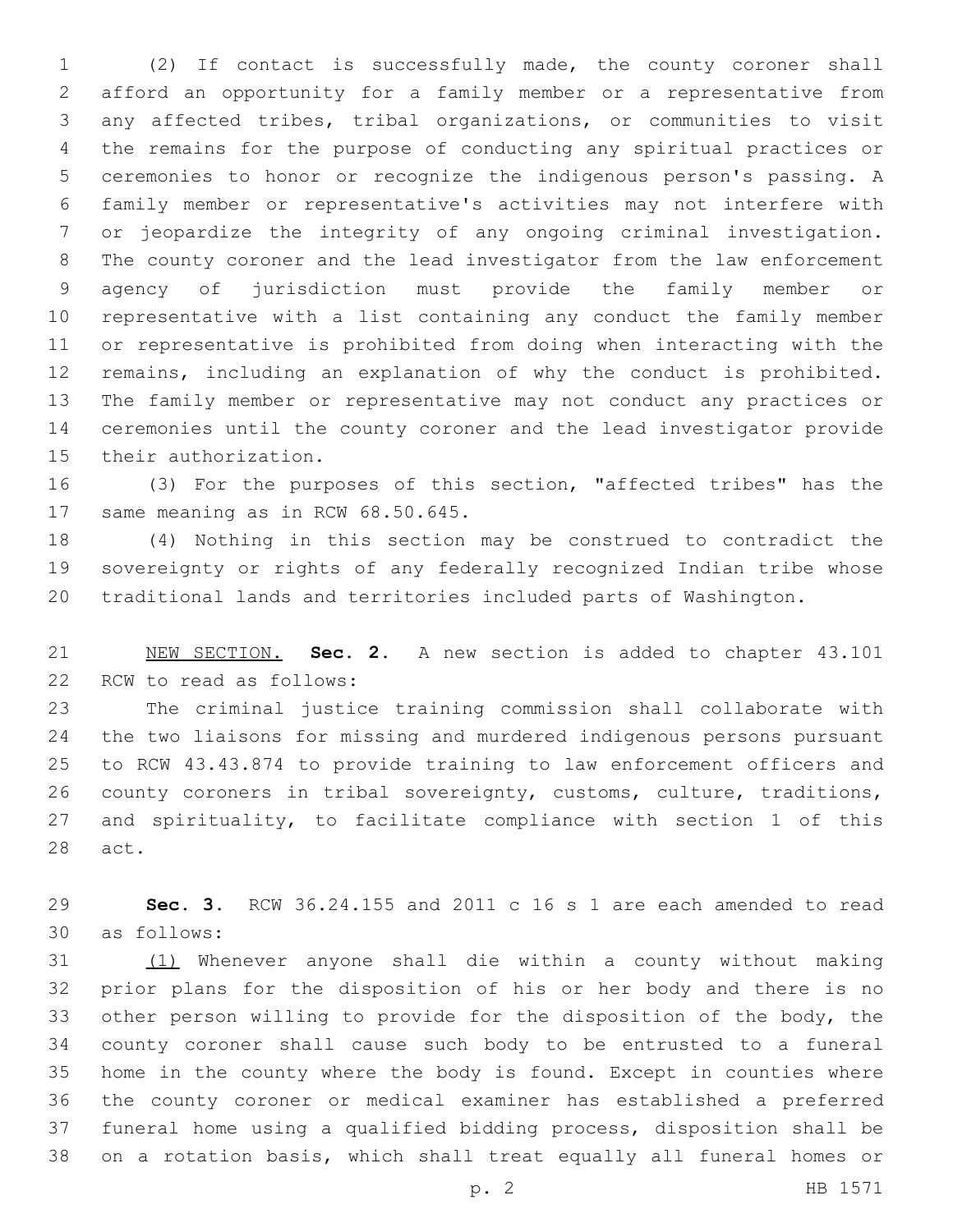mortuaries desiring to participate, such rotation to be established by the coroner after consultation with representatives of the funeral homes or mortuaries in the county or counties involved.

 (2)(a) The county coroner, upon knowledge that a body is of an indigenous person, shall make reasonable efforts to identify and contact family members prior to entrusting the body to a funeral home, including an attempt to facilitate contact through the regional liaison for missing and murdered indigenous persons pursuant to RCW 43.43.874 within 10 days of the county coroner having jurisdiction 10 over the remains.

 (b) Upon the written request of a family member responsible for 12 the disposition of the body of an indigenous person, the county 13 coroner shall provide a written estimate of the time frame for entrusting the body to the family member or the family member's chosen funeral home, unless doing so would jeopardize an ongoing criminal investigation.

 **Sec. 4.** RCW 13.60.010 and 2017 3rd sp.s. c 6 s 315 are each 18 amended to read as follows:

 (1) The Washington state patrol shall establish a missing children and endangered person clearinghouse which shall include the maintenance and operation of a toll-free telephone hotline. The clearinghouse shall distribute information to local law enforcement 23 agencies, school districts, the department of children, youth, and families, and the general public regarding missing children and endangered persons. The information shall include pictures, bulletins, training sessions, reports, and biographical materials that will assist in local law enforcement efforts to locate missing children and endangered persons. The state patrol shall also maintain a regularly updated computerized link with national and other statewide missing person systems or clearinghouses, and within existing resources, shall develop and implement a plan, commonly known as an "amber alert plan" or an "endangered missing person 33 advisory plan" which includes ((a)) "silver alert" ((designation)) and "red thunder alert" designations for voluntary cooperation between local, state, tribal, and other law enforcement agencies, state government agencies, radio and television stations, cable and satellite systems, and social media pages and sites to enhance the 38 public's ability to assist in recovering abducted children, missing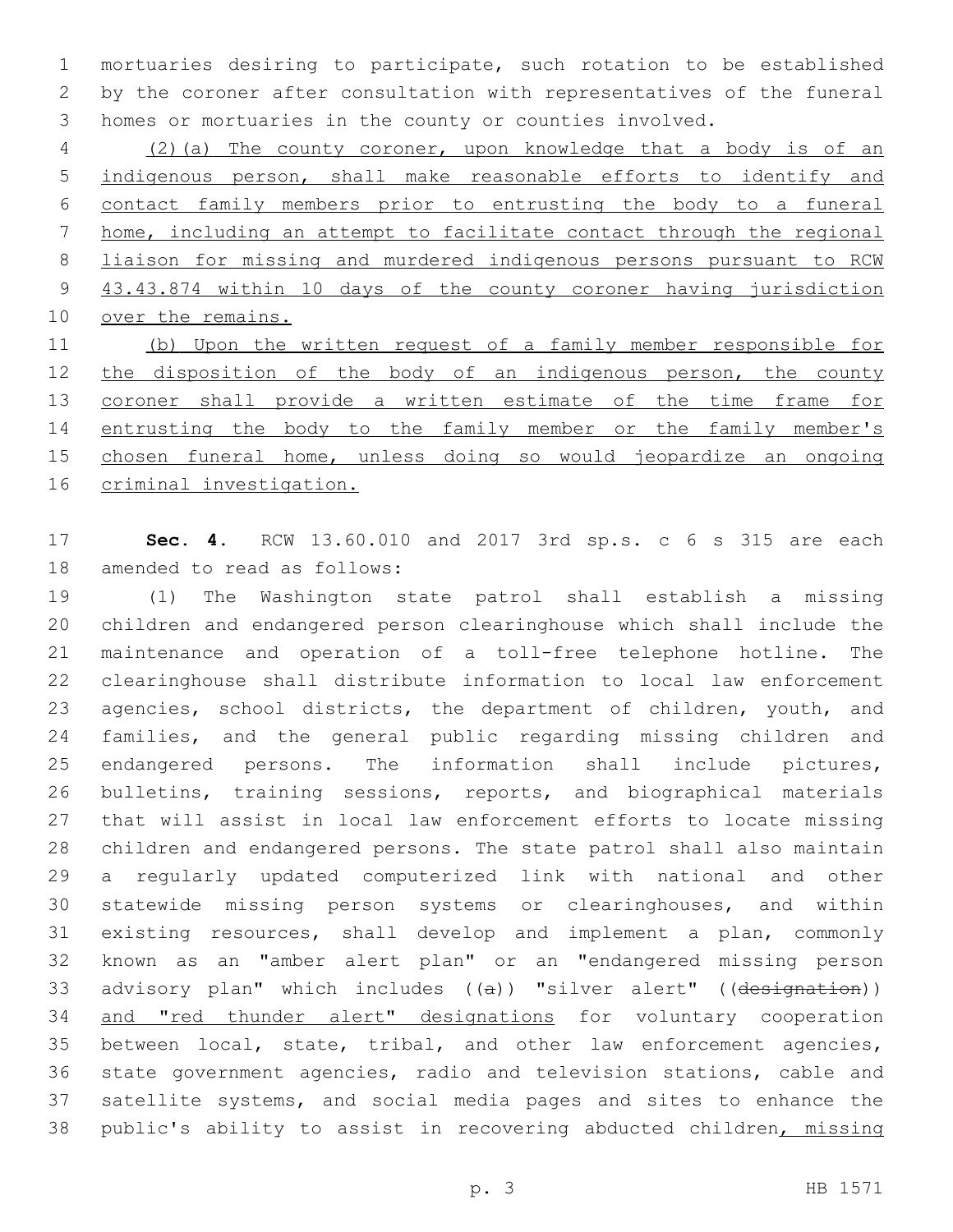indigenous people, and missing endangered persons consistent with the 2 state endangered missing person advisory plan.

(2) For the purposes of this chapter:3

 (a) "Child" or "children" means an individual under eighteen 5 years of age.

 (b) "Missing endangered person" means a person who is believed to be in danger because of age, health, mental or physical disability, in combination with environmental or weather conditions, or is believed to be unable to return to safety without assistance and who is:10

 (i) A person with a developmental disability as defined in RCW  $12 \quad 71A.10.020(5);$ 

(ii) A vulnerable adult as defined in RCW 74.34.020; or

 (iii) A person who has been diagnosed as having Alzheimer's 15 disease or other age-related dementia.

 (c) "Silver alert" means the designated title of a missing endangered person advisory that will be used on a variable message sign and text of the highway advisory radio message when used as part of an activated advisory to assist in the recovery of a missing 20 endangered person age sixty or older.

21 (d) "Red thunder alert" means the designated title of a missing indigenous person advisory that will be used on a variable message 23 sign and text of the highway advisory radio message when used as part of an activated advisory to assist in the recovery of a missing indigenous person.

 NEW SECTION. **Sec. 5.** (1) Subject to the availability of amounts appropriated for this specific purpose, the department of commerce's office of crime victims advocacy shall award grant funding to establish a pilot project providing wraparound services to indigenous persons who are survivors of trafficking.

 (2) The department shall establish a competitive grant program to award funding for the pilot project by September 1, 2022.

 (3) Public agencies, nonprofit community groups, and nonprofit treatment providers, including organizations which provide services such as shelter, counseling, and case management, are eligible to 36 compete for grant funding.

 (4) The grant recipient shall use the grant funds to develop or maintain a center capable of providing wraparound services to at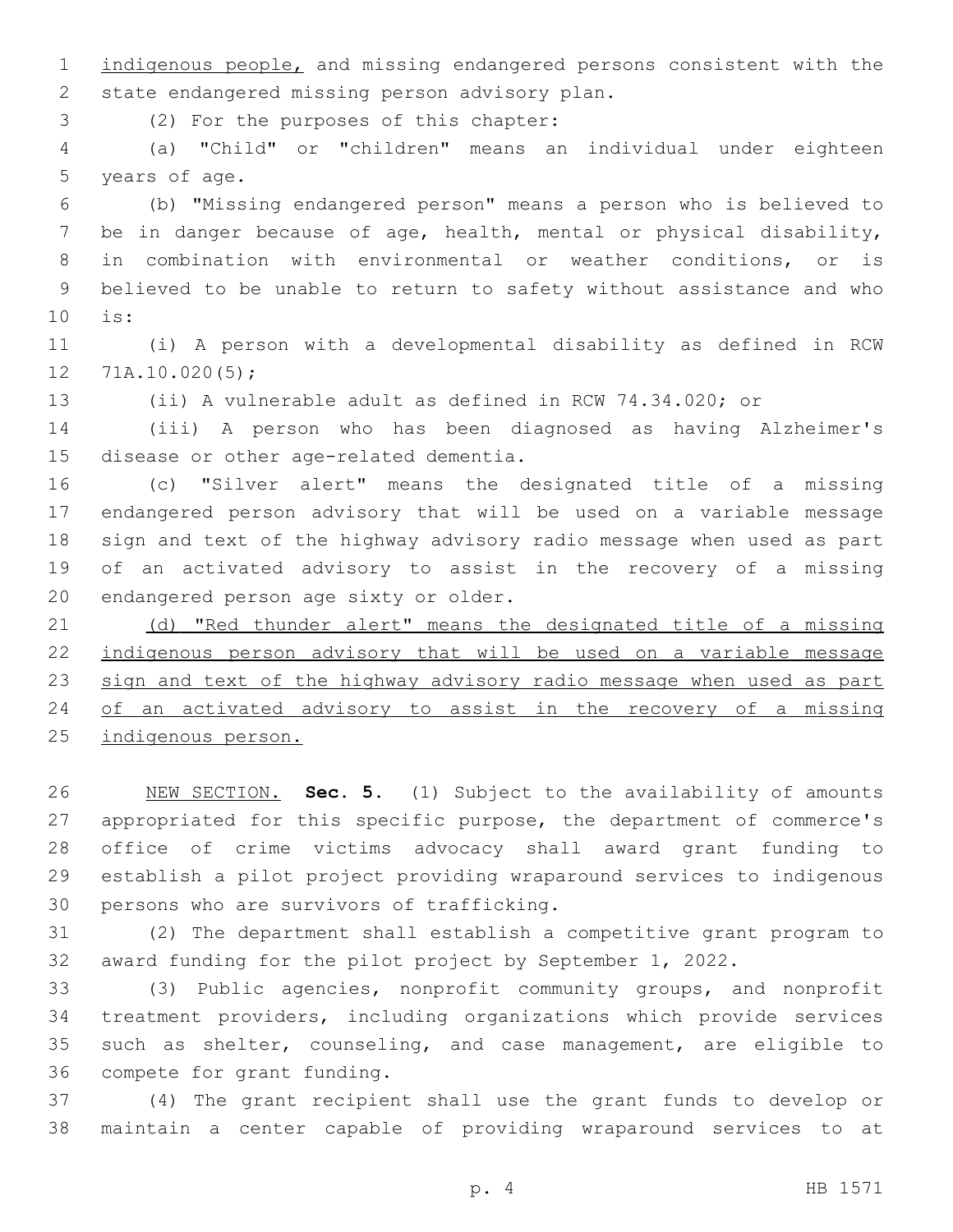least 50 indigenous persons who are survivors of trafficking, 2 including:

- (a) Short-term and long-term shelter;3
- (b) Food;4
- 5 (c) Nonemergency health care;
- (d) Mental health counseling and treatment;6
- (e) Substance abuse prevention, assessment, and treatment;
- 8 (f) Case management and care coordination;
- 9 (g) Education and special education services;
- 10 (h) Vocational training;
- (i) Legal services, protection, and advocacy; and
- 12 (j) Transportation.

 (5) The grant recipient shall provide a report to the department on the results of the pilot project by October 1, 2023. The department shall provide a report on the pilot project to the governor and appropriate committees of the legislature by December 1, 2023.17

18 (6) This section expires January 1, 2024.

 NEW SECTION. **Sec. 6.** (1) Subject to the availability of amounts appropriated for this specific purpose, the department of commerce's office of crime victims advocacy shall award grant funding to increase the visibility and accessibility of services and resources for indigenous persons who are survivors of trafficking.

 (2) The office of crime victims advocacy shall establish a competitive grant program to award funding by September 1, 2022.

 (3) Local agencies, nonprofit community groups, and nonprofit treatment providers currently engaged in providing services or resources to survivors of human trafficking are eligible to compete 29 for grant funding.

 (4) The department shall award 10 grants, five to eligible applicants in cities west of the crest of the Cascade mountains and five to eligible applicants in cities east of the crest of the 33 Cascade mountains.

 (5) Grant recipients shall collaborate with the two liaisons for missing and murdered indigenous persons pursuant to RCW 43.43.874 to develop and implement a campaign to increase the visibility and accessibility of services and resources for indigenous persons who 38 are survivors of human trafficking, including: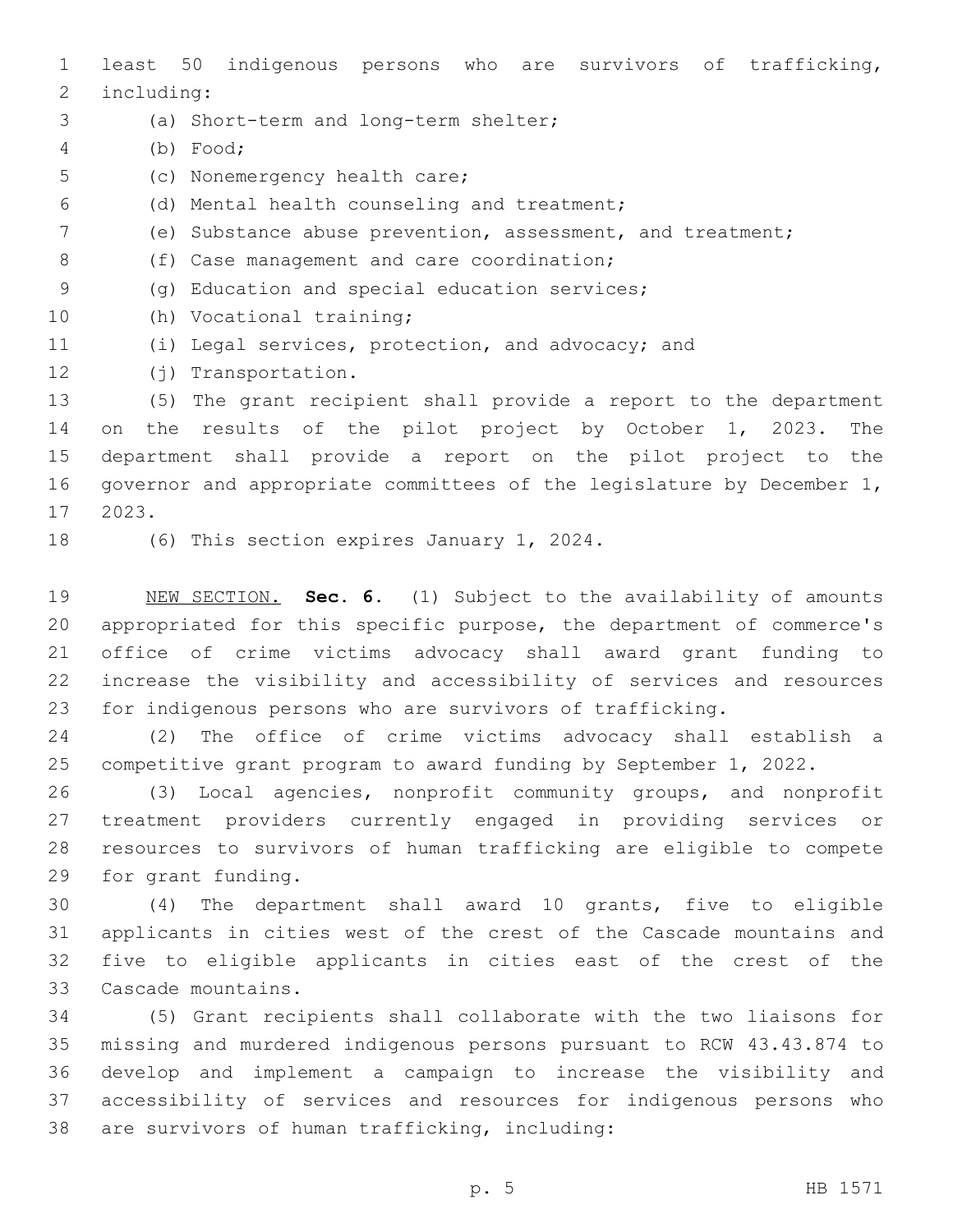(a) Development of methods to help convey information discreetly and effectively, such as through the use of easily recognizable logos 3 and symbols;

 (b) Increased signage for relevant antitrafficking hotlines in frequently visited areas, such as truck stops, gas stations, and 6 hotels; and

(c) Increased online promotion.7

 (6) Grant recipients shall provide a report to the department on the results of their campaigns by October 1, 2023. The department shall provide a report to the governor and appropriate committees of 11 the legislature by December 1, 2023.

12 (7) This section expires January 1, 2024.

 **Sec. 7.** RCW 68.50.320 and 2020 c 45 s 2 are each amended to read as follows:14

 When a person reported missing has not been found within thirty days of the report, or at any time the investigating agency suspects 17 criminal activity to be the basis of the victim being missing, the sheriff, chief of police, county coroner or county medical examiner, or other law enforcement authority initiating and conducting the investigation for the missing person shall: (1) File a missing person's report with the Washington state patrol missing and unidentified persons unit; (2) initiate the collection of DNA samples from the known missing person and their family members for nuclear 24 and mitochondrial DNA testing along with the necessary consent forms; (3) ask the missing person's family or next of kin to give written consent to contact the dentist or dentists of the missing person and request the person's dental records; and (4) enter the case into the national crime information center system through the Washington state 29 patrol electronic database. Upon knowledge that the missing person is an indigenous person, the sheriff, chief of police, county coroner or 31 county medical examiner, or other law enforcement authority initiating and conducting the investigation for the missing person shall, in cooperation with the regional liaison for missing and murdered indigenous persons pursuant to RCW 43.43.874, search the jail booking and reporting system for the missing person and register to be notified if the missing person is later booked into jail.

 The missing person's dentist or dentists shall provide diagnostic quality copies of the missing person's dental records or original dental records to the sheriff, chief of police, county coroner or